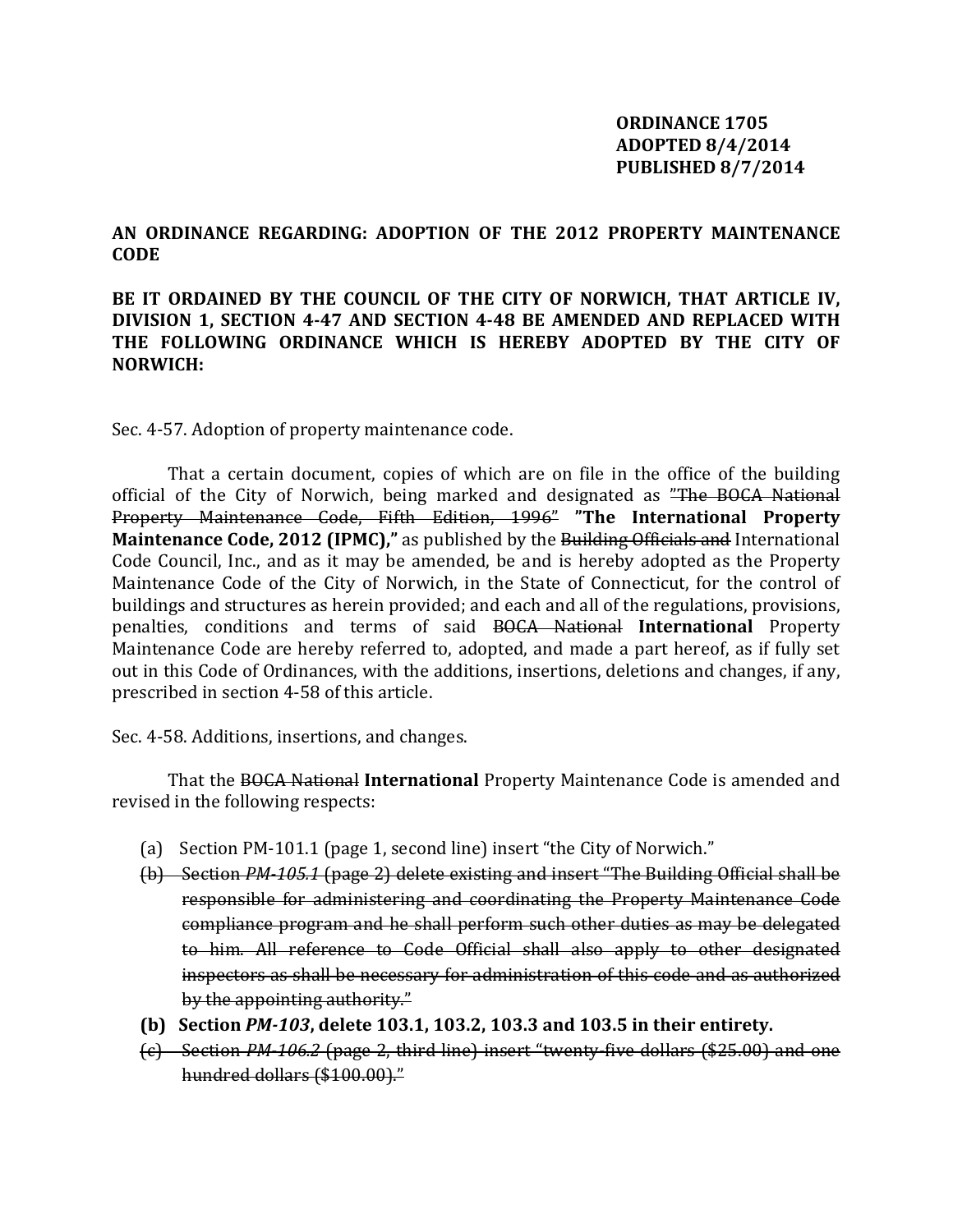- **(c) Section** *PM-104* **add 104.1.1 "The Building Official shall be responsible for administering and coordinating the Property Maintenance Code compliance program and performing such other duties as may be delegated to him. All reference to the "Code Official" shall also apply to other designated inspectors as shall be necessary for administration of this code and as authorized by the appointing authority.**
- (d) Section *PM-106.2* (page 2, fourth line) insert "thirty (30) days."
- **(d) Section** *PM-111.2* **(page 6, eighth line) delete period and insert at end of line "and each member shall be an elector of the City of Norwich."**
- (e) Section *PM-107.2* (page 3, new subsection following no. 4 **no. 6**) insert "5 **"7**. Include a copy of the means of appeal of the decision of the Code Official contained in Section PM-111.0"
- **(e) Section** *PM-112* **delete section in its entirety.**
- (f) Section *PM=111.2.1* (page 5, third line) delete colon(:) and insert "and each of whom shall be an elector of the City of Norwich."
- **(f) Section** *PM-202* **add "Temporary Roof Coverings. Non-permanent materials not meeting Building Code."**
- (g) Section *PM-111.2.2* (page 5, second line) insert at end offline "an elector of the City of Norwich and shall be…"
- **(g) Section** *PM-304* **add 304.6.1 "Temporary siding. Temporary siding coverings shall not remain 60 days after notification of violation. Permanent code compliant materials shall be installed to replace temporary siding."**
- (h) Section *PM-304.15* (page 11, first line) delete the first line.
- **(h) Section** *PM-304* **add 304.7.1 "Temporary roof coverings. Non-permanent materials not meeting the Building Code. Permanent code compliant materials shall be installed to replace temporary roofing."**
- (i) Section *PM-306.3.1* (page 11, sixth line) add the words "stored in a location approved by the Housing Inspector."
- **(i) Section** *PM-304.14* **(page 13) delete "During the period from (DATE) to (DATE)."**
- (j) Section *PM-304.15* (page 11, second line) delete the second line and insert "When a door, window or other outside opening is utilized…"
- **(j) Section** *PM-308.3.2* **(page 15, line 5) delete period (.) and insert "stored in a location approved by any agent designated by the Building Official."**
- (k) Section *PM-602.2.1* (page 17, fifth line) delete the words "during the period from (date) to (date)."
- **(k) Section** *PM-602.3* **(page 21, fourth and fifth line) delete "during the period from (DATE) to (DATE)."**
- (l) Section *PM-602.3* (page 17, second and third lines) delete the words "during the period from (date) to (date)."